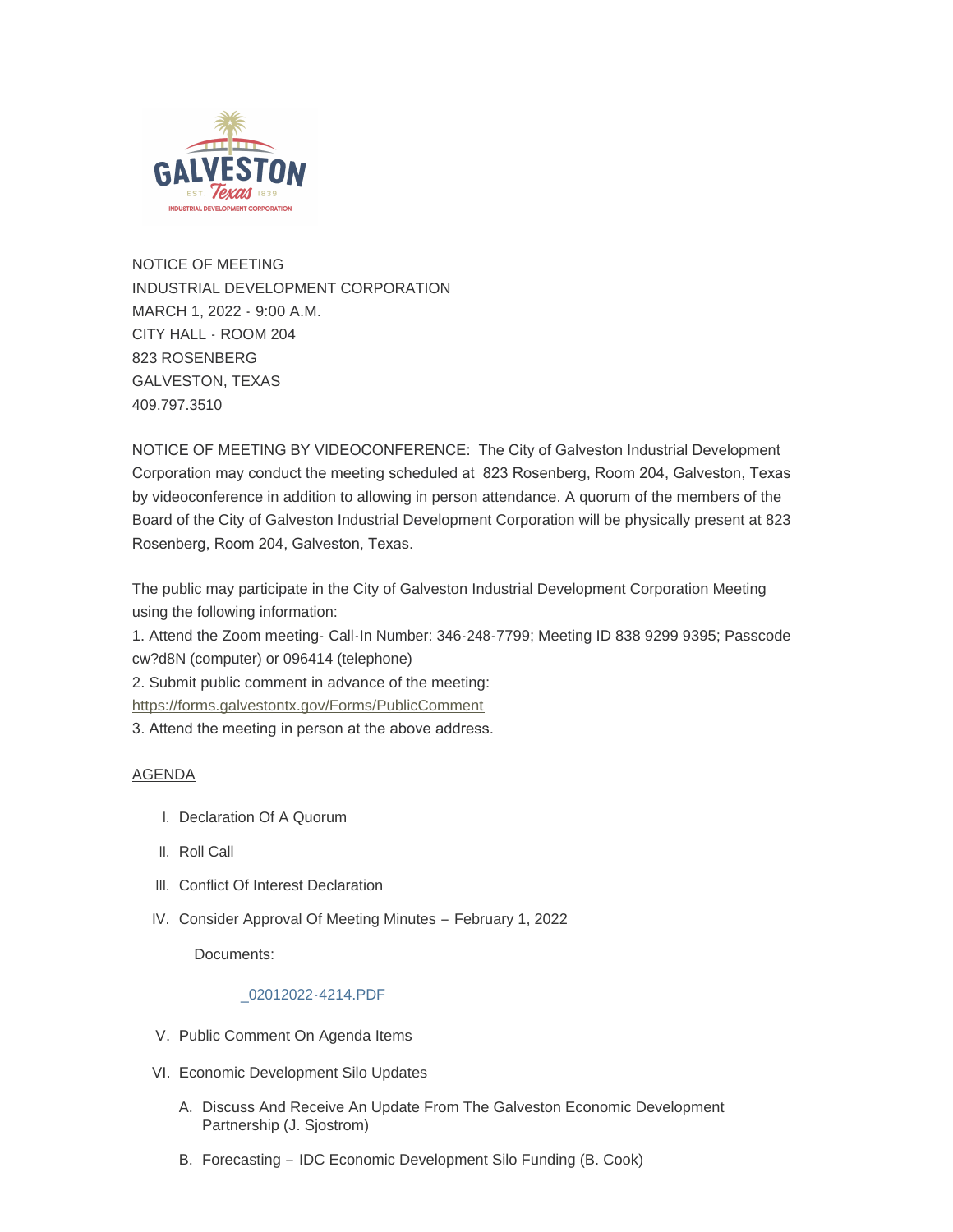Documents:

### FORECASTING - [IDC ED SILO AS OF 12.2021.PDF](https://www.galvestontx.gov/AgendaCenter/ViewFile/Item/13783?fileID=32215)

- VII. Parks Silo Project Consideration
	- Consider For Approval A Resolution Of The Board Of Directors Of The Industrial A. Development Corporation Of The City Of Galveston Approving The Funding To The City Of Galveston For Parks Maintenance Package #4, In The Amount Of \$600,000 For Improvements To Hooper Field (B. Sanderson)

Documents:

### [VIIA\\_IDC\\_PMP4\\_HOOPER FIELD PROJECT.RESOLUTION.PDF](https://www.galvestontx.gov/AgendaCenter/ViewFile/Item/13796?fileID=32221)

B. Consider For Approval An Economic Development Grant Agreement Between The City Of Galveston And Industrial Development Corporation Of The City Of Galveston Texas Approving Funding To City Of Galveston For Parks Maintenance Package #4, In The Amount Of \$600,000 For Improvements To Hooper Field (B. Sanderson)

Documents:

## [VIIB\\_IDC\\_HOOPER FIELD PROJECT.PDF](https://www.galvestontx.gov/AgendaCenter/ViewFile/Item/13797?fileID=32222)

C. Consider For Approval A Resolution Of The Board Of Directors Of The Industrial Development Corporation Of The City Of Galveston Approving The Funding To The City Of Galveston In The Amount Of \$5,500,000, For The Sandhill Crane Soccer Complex Improvements. (M. Hay)

Documents:

### [SANDHILLS CONSTRUCTION PROJECT.RESOLUTION.22322.PDF](https://www.galvestontx.gov/AgendaCenter/ViewFile/Item/13798?fileID=32226)

D. Consider For Approval An Economic Development Grant Agreement Between The City Of Galveston And Industrial Development Corporation Of The City Of Galveston Texas Approving Funding To City Of Galveston, For The Sandhill Crane Soccer Complex Improvement Project In The Amount Of \$5,500,000. (M. Hay)

Documents:

STAFF REPORT\_SANDHILL CRANE SOCCER\_COUNCIL MTG 2.23.22\_MHAY.PDF [SANDHILL CONTRUCTION PROJECT.22322.PDF](https://www.galvestontx.gov/AgendaCenter/ViewFile/Item/13799?fileID=32227)

- VIII. Administrative Matters
	- A. Discuss And Receive Update On Current Or Completed IDC Projects.

Documents:

[FY22- MARCH 2022 IDC OPEN PROJECTS AS OF 1.31.2022\\_DRAFT](https://www.galvestontx.gov/AgendaCenter/ViewFile/Item/13787?fileID=32224)  2.22.22.PDF

B. Discuss And Receive Update From Treasurer On Expenses, Available Funds, Forecasts And Investments (B. Cook)

Documents: